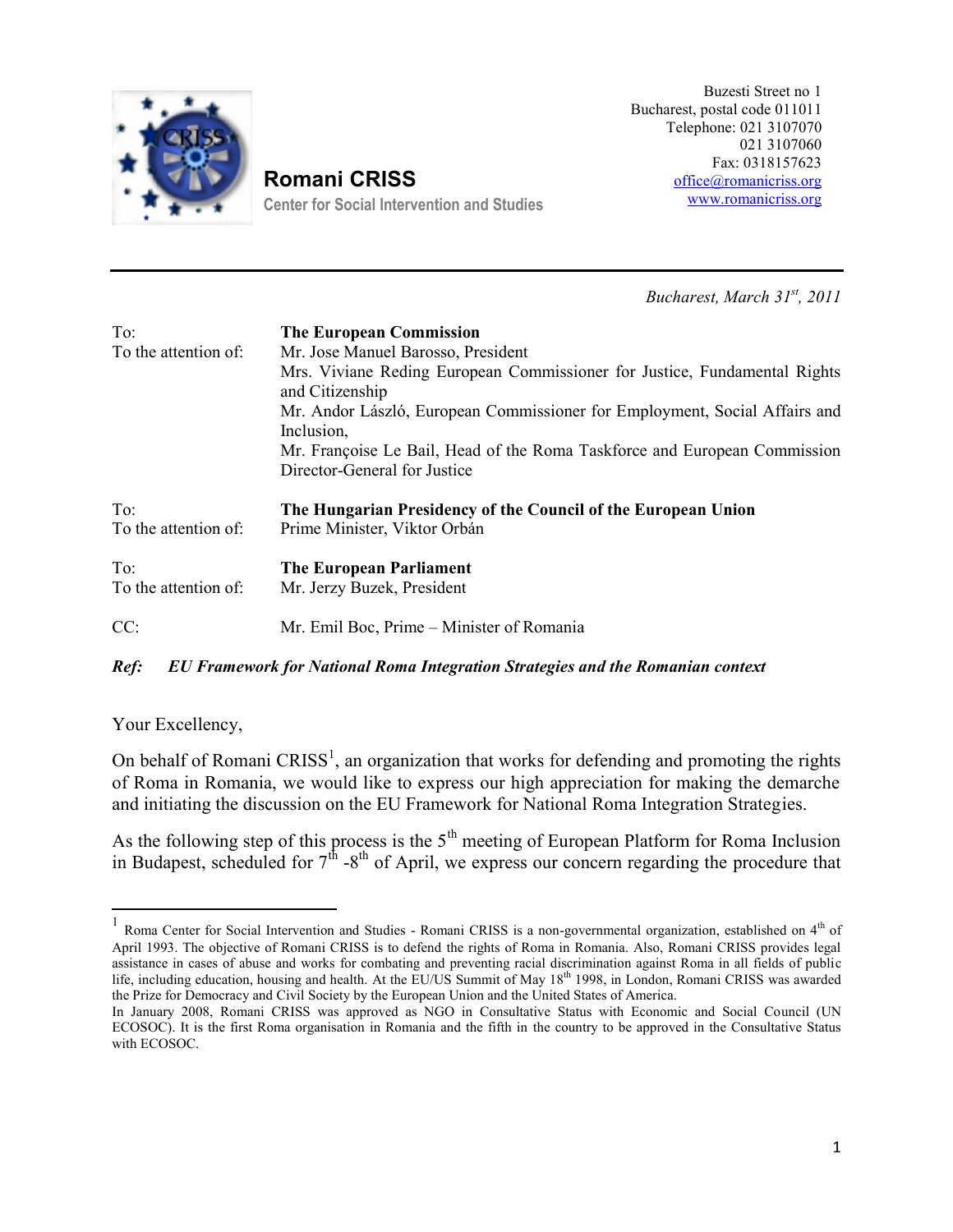the Romanian Government has a conderstay bed op integaNationar latSetgy for  $R$  on whileneglencot ritics had ges.

TheEuropean Commhaiss sai**on** ounc**oe**ndmanic**at**ioan EuroFpaena Bowork for member states  $\,$  Roma integovation and betrateged benefithe Coinn Acplril  $\,$ 201ftor deliberation during the June Europe[an Council](www.romanicriss.org)

On Mar $\theta$ h 2011 the emanian ve Ginment annouth  $\theta$ de eimtchraatndum for the Guidelion Resom lanclus 2011-2020 eriow das approved. Furthermore, the G haset a deadlinNeafficonAlpency for, Rovohmiocalas taskaefdinalizNeattihoenal Strategy and otheacotlicomitism 30 days after the official approval of t However the first meetmining isotferthael Kontoeup took  $2\frac{dy}{dx}$  a accord Mhagrotho Mr. lile Dinca, President of the National Agency for a Roboment statent finaldbe April 201This tide deadlines do not create the space for it is stipul**atee Rom** atnian Law no. 52/2008.y oin phueblic and phaineistra decis-moanking, indom pels the public institutions to inform and consulterizations and consult the citizens and the consultations and the consultations and the consultations and the consulter and the consultations and the association psublhic hime terest issues whad be pateed about to be

We express our reluchaen oReomtoanxo iana dina Gologiyeem on ine comminationtehnet addressinRopothhae is Souuer. opinion thissorteh vaitoRuo $\sin a$ nian N $\sin a$ tional och v Romawhichame to an end  $\mathsf{inl}$  d $2\mathsf{0.400}$  eshond an evaluation oefsits imp foregoing the work on a tegic reational start at he Gonderpendentack evaluations  $s$  and tional audit and it insevob  $\mathcal S$  it obvious the rrently drafted in a hasty, inefficient and unprofessional manner. We bring to your attweirdteind the a should have been carried out in the wide of the and the same of the out in advanceh opfadoption of the new Nation TahleS **Rat**reagnyiafnor GRoorenran.men bodyesponsible for the Roma issue, namely the a Shationeed Agen superficial proc**ess** to to commod ly thw its consultation The b**National** Agency for Roma started in November 2010, raegobined broggueth weitchraRft for the National Strategy  $\hat{\mathcal{D}}$  for  $\hat{\mathcal{D}}$  meeting was organized by  $\hat{\mathcal{D}}$ the National Arg**e caw and about ended ephasis and a to ive is society**. Within t  $m$  eeting, serious errors whe  $\bigoplus \infty$  repromining the default and sof actions present proposals for the noweewre.Soetsataeb**glie**s and hignes for 2007baarhsd o2f00h8e, documenwtes re copied from the ftohrem pero.\$ brsaatlesgywere not taking into new cotntoefxeconomic and sotheal ecsrsi**sinss ane d**int from the previous completely ignored.

A deeper ilrootaok process leadinnuglation ot the form form and presented by the National Agencyindicato at are four plans on education, health housing, including mapped unoentshe previous StraHe gy yeas twheeline w developments aatn**ola Eilolnbel**vel have been takenthi**eRombaecac**lot**h**nt (e. mediators are unnudrerentthlog respondsolbid milly not under the sunand edir nuthele employmenhteCoofunty Health Opfirheletailothin Maininismothough the new strateagy ion plans refer untobe thtehme assponsibility of the MoMienistry o worrying is the fact that the Rodmrantpoileam sG6ovneranmNeanttiosnal Stra developed by the National A**gency akterinRoma accoloidd**new of hoep meecnet nst and discussions at EU level regarding the promotion and imple Designed to hasten the inclusion the  $R$  independence at the program of  $R$